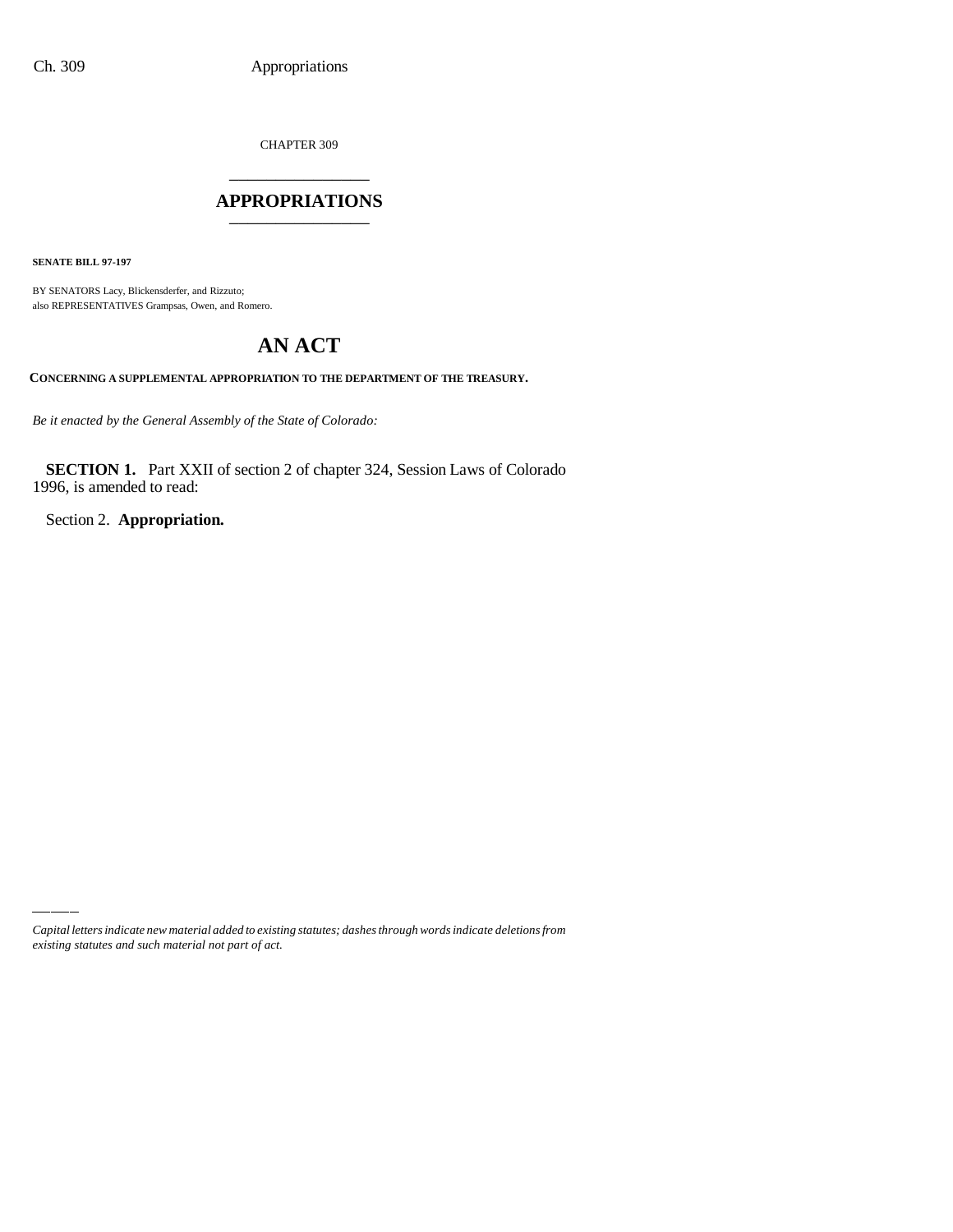## Ch. 309 Appropriations

|                 |       |                | <b>APPROPRIATION FROM</b> |              |               |              |  |  |
|-----------------|-------|----------------|---------------------------|--------------|---------------|--------------|--|--|
|                 |       |                | <b>GENERAL</b>            |              | <b>CASH</b>   |              |  |  |
| ITEM &          |       | <b>GENERAL</b> | <b>FUND</b>               | <b>CASH</b>  | <b>FUNDS</b>  | FEDERAL.     |  |  |
| <b>SUBTOTAL</b> | TOTAL | <b>FUND</b>    | <b>EXEMPT</b>             | <b>FUNDS</b> | <b>EXEMPT</b> | <b>FUNDS</b> |  |  |
|                 |       |                |                           |              |               |              |  |  |

### **PART XXII DEPARTMENT OF THE TREASURY**

## **(1) ADMINISTRATION156,157**

| <b>Personal Services</b>     | 891,835      |  |
|------------------------------|--------------|--|
|                              | $(17.0$ FTE) |  |
| Health, Life, and Dental     | 41,224       |  |
| Short-term Disability        | 1,988        |  |
| Salary Survey and            |              |  |
| <b>Anniversary Increases</b> | 63,382       |  |
| Workers' Compensation        | 1,000        |  |
| <b>Operating Expenses</b>    | 117,743      |  |
| <b>Investment Management</b> |              |  |
| Software                     | 150,000      |  |
| Legal Services for 460 hours | 21,826       |  |
| Purchase of Services from    |              |  |
| Computer Center              | 4.731        |  |
| Payment to Risk Management   |              |  |
| and Property Funds           | 1,133        |  |
| Capitol Complex Leased       |              |  |
| Space                        | 35,802       |  |
|                              |              |  |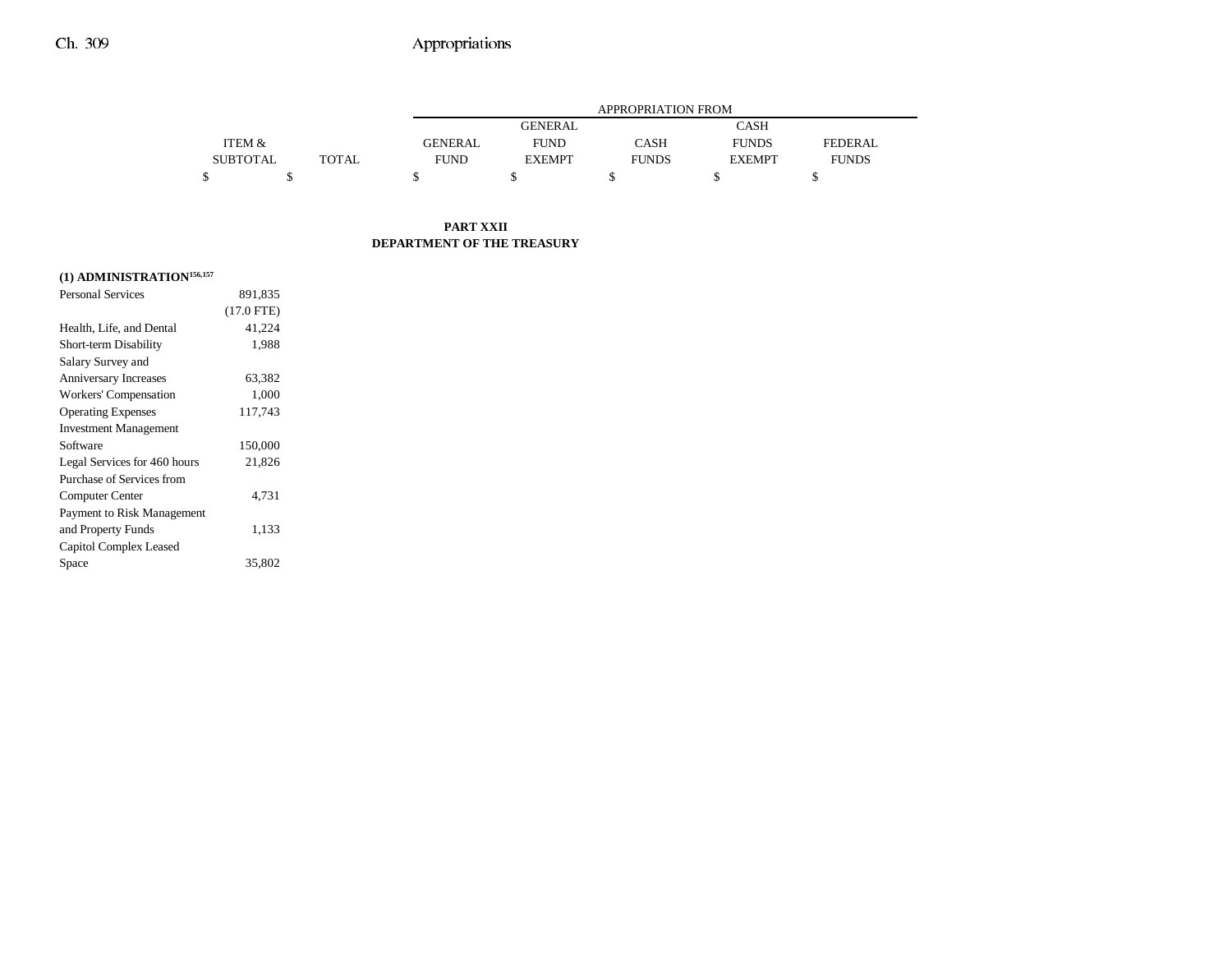Discretionary Fund 5,000<sup>a</sup>

1,335,664 1,335,664

<sup>a</sup> This amount is included for purposes of complying with the limitation on state fiscal year spending imposed by Article X, Section 20 of the State Constitution. This amount is continuously appropriated by a permanent statute or constitutional provision and is not subject to the limitation on General Fund appropriations as set forth in Section 24-75-201.1, C.R.S.

#### **(2) SPECIAL PURPOSE**

| Judges' Retirement             | 508.972            |                    |                    |
|--------------------------------|--------------------|--------------------|--------------------|
|                                | 514,438            |                    |                    |
| County Costs Pursuant to       |                    |                    |                    |
| Section 39-3.5-106(1), C.R.S.  | 425,000            |                    |                    |
|                                | 428,607            |                    |                    |
|                                |                    | <del>933,972</del> | <del>933.972</del> |
|                                |                    | 943,045            | 943,045            |
|                                |                    |                    |                    |
| (3) UNCLAIMED PROPERTY PROGRAM |                    |                    |                    |
| <b>Personal Services</b>       | <del>436,877</del> |                    |                    |
|                                | 433,330            |                    |                    |
|                                | $(10.0$ FTE)       |                    |                    |
| <b>Operating Expenses</b>      | 243,454            |                    |                    |
| <b>Leased Space</b>            | 42,840             |                    |                    |
|                                | 46,387             |                    |                    |
|                                |                    | 723,171            | 723,171            |
|                                |                    |                    |                    |

#### **(4) FIRE AND POLICE PENSION ASSOCIATION158**

| Unfunded Liability -         | Old |            |
|------------------------------|-----|------------|
| Hire Plans                   |     | 25.321.079 |
| Death and Disability Account |     | 3,750,000  |

Ch. 309 Appropriations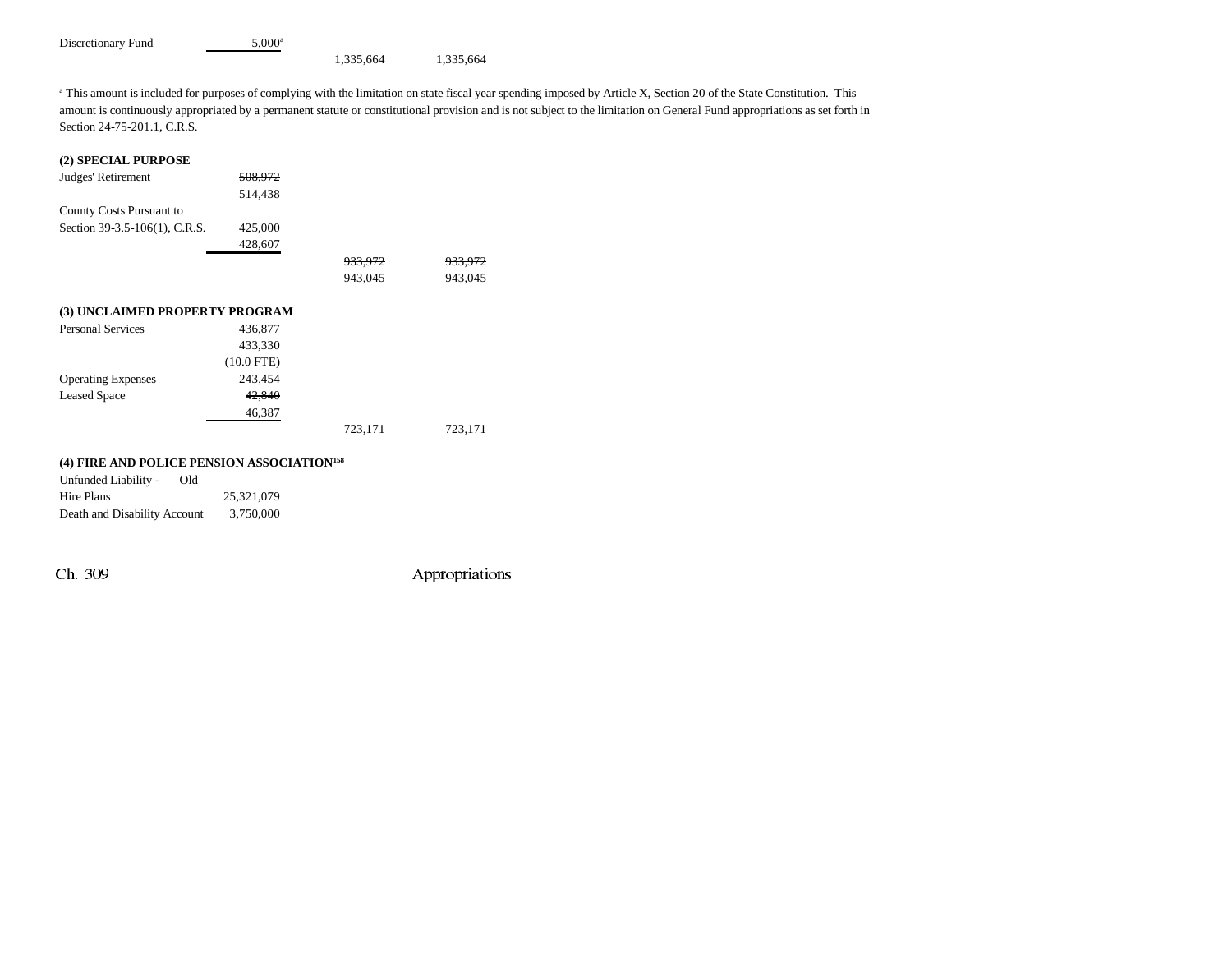### Ch. 309 Appropriations

|                         | ITEM &<br><b>SUBTOTAL</b> |    |              | <b>APPROPRIATION FROM</b> |                               |                                                |    |                             |                                              |                                |
|-------------------------|---------------------------|----|--------------|---------------------------|-------------------------------|------------------------------------------------|----|-----------------------------|----------------------------------------------|--------------------------------|
|                         |                           |    | <b>TOTAL</b> |                           | <b>GENERAL</b><br><b>FUND</b> | <b>GENERAL</b><br><b>FUND</b><br><b>EXEMPT</b> |    | <b>CASH</b><br><b>FUNDS</b> | <b>CASH</b><br><b>FUNDS</b><br><b>EXEMPT</b> | <b>FEDERAL</b><br><b>FUNDS</b> |
|                         | \$                        | \$ |              | \$                        |                               | \$                                             | \$ |                             | \$                                           | \$                             |
|                         |                           |    |              |                           |                               |                                                |    |                             |                                              |                                |
| Volunteer Firefighter   |                           |    |              |                           |                               |                                                |    |                             |                                              |                                |
| <b>Retirement Plans</b> | 2,451,091                 |    |              |                           |                               |                                                |    |                             |                                              |                                |
|                         | 2,599,572                 |    |              |                           |                               |                                                |    |                             |                                              |                                |
| Volunteer Death and     |                           |    |              |                           |                               |                                                |    |                             |                                              |                                |
| Disability              | 30,000                    |    |              |                           |                               |                                                |    |                             |                                              |                                |
|                         |                           |    | 31,552,170   |                           | $31,552,170$ <sup>*</sup>     |                                                |    |                             |                                              |                                |
|                         |                           |    | 31,700,651   |                           | 31,700,651 <sup>a</sup>       |                                                |    |                             |                                              |                                |

<sup>a</sup> This amount is included for purposes of complying with the limitation on state fiscal year spending imposed by Article X, Section 20 of the State Constitution. This amount is continuously appropriated by a permanent statute or constitutional provision and is not subject to the limitation on General Fund appropriations as set forth in Section 24-75-201.1, C.R.S.

#### **(5) APPROPRIATED COUNTIES**

113,187,000 **113,187,000** 

119,347,000 119,347,000 119,347,000 119,347,000 119,347,000 119,347,000 119,347,000 119,347,000 119,347,000 11

<sup>a</sup> THIS AMOUNT REPRESENTS THE FUNDS GIVEN TO COUNTIES PURSUANT TO SECTION 43-4-207, C.R.S. FOR PURPOSES OF COMPLYING WITH THE LIMITATION ON STATE FISCAL YEAR SPENDING IMPOSED BY ARTICLE X, SECTION 20 OF THE STATE CONSTITUTION, THESE MONEYS ARE INCLUDED FOR INFORMATIONAL PURPOSES AS THEY ARE APPROPRIATED BY A PERMANENT STATUTE OR CONSTITUTIONAL PROVISION. This amount is included for purposes of complying with the limitation on state fiscal year spending imposed by Article X, Section 20 of the State Constitution. This amount is continuously appropriated by a permanent statute or constitutional provision and is not subject to the limitation on General Fund appropriations as set forth in Section 24-75-201.1, C.R.S.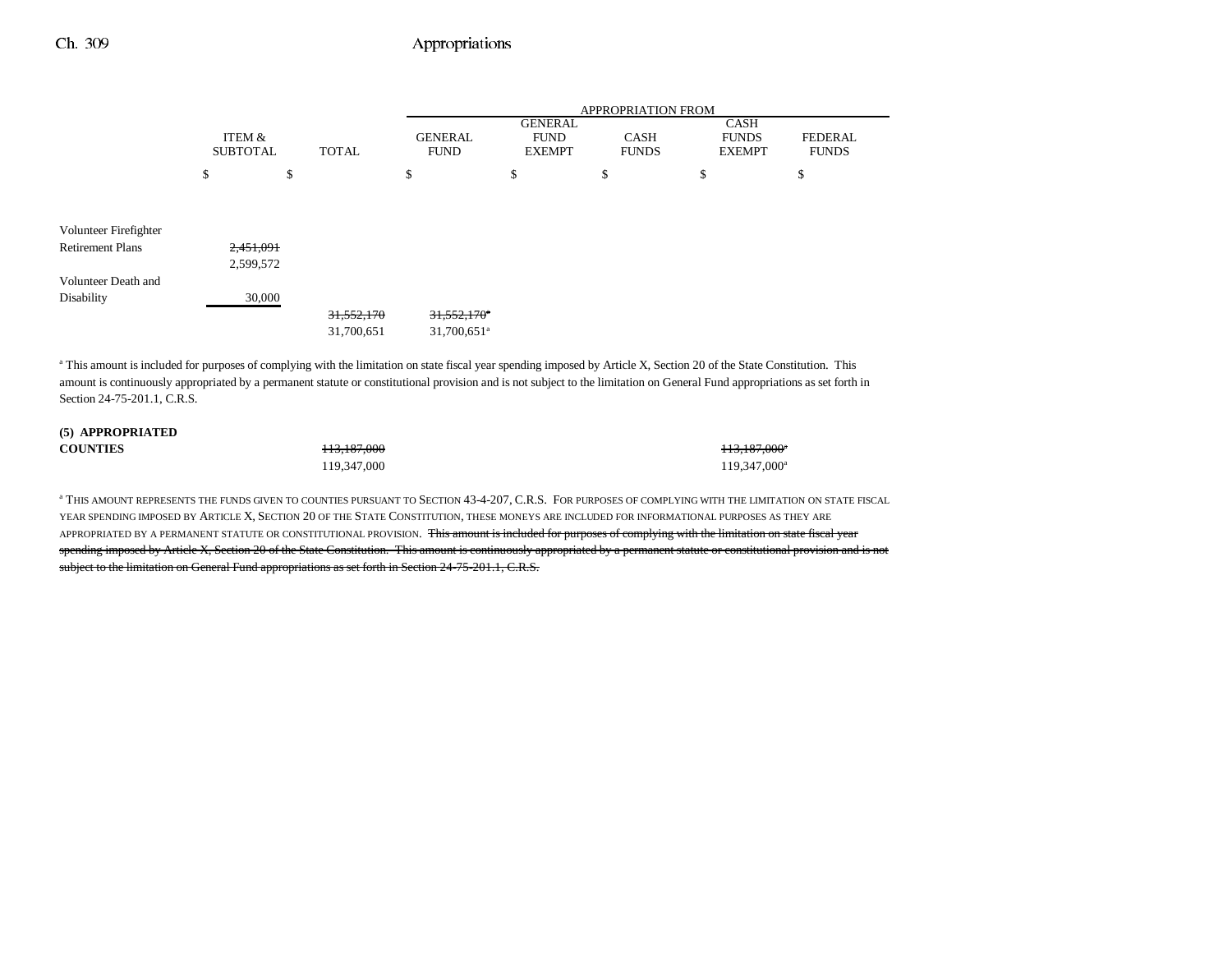| (6) APPROPRIATED<br><b>MUNICIPALITIES</b>                                                            | 71,233,000<br>77,078,000 |                 | 71,233,000<br>77,078,000 <sup>a</sup>                                                                                                                                                                                                                                                                                                                                                                                                                                                                                                                                                                                                                                                                                                  |  |
|------------------------------------------------------------------------------------------------------|--------------------------|-----------------|----------------------------------------------------------------------------------------------------------------------------------------------------------------------------------------------------------------------------------------------------------------------------------------------------------------------------------------------------------------------------------------------------------------------------------------------------------------------------------------------------------------------------------------------------------------------------------------------------------------------------------------------------------------------------------------------------------------------------------------|--|
| subject to the limitation on General Fund appropriations as set forth in Section 24-75-201.1, C.R.S. |                          |                 | <sup>a</sup> This amount represents the highway funds given to municipalities pursuant to Section 43-4-208, C.R.S. For PURPOSES OF COMPLYING WITH THE LIMITATION ON STATE<br>FISCAL YEAR SPENDING IMPOSED BY ARTICLE X, SECTION 20 OF THE STATE CONSTITUTION, THESE MONEYS ARE INCLUDED FOR INFORMATIONAL PURPOSES AS THEY ARE<br>APPROPRIATED BY A PERMANENT STATUTE OR CONSTITUTIONAL PROVISION. This amount is included for purposes of complying with the limitation on state fiseal year<br>spending imposed by Article X, Section 20 of the State Constitution. This amount is continuously appropriated by a permanent statute or constitutional provision and is not                                                           |  |
| <b>TOTALS PART XXII</b><br>$(TREASURY)^{2,3}$                                                        | \$218,964,977            | \$34,544,977*   | \$184,420,000                                                                                                                                                                                                                                                                                                                                                                                                                                                                                                                                                                                                                                                                                                                          |  |
|                                                                                                      | \$231,127,531            | \$34,702,531ª   | \$196,425,000 <sup>b</sup>                                                                                                                                                                                                                                                                                                                                                                                                                                                                                                                                                                                                                                                                                                             |  |
| C.R.S.<br><sup>b</sup> This amount is from the Highway Users Tax Fund.                               |                          |                 | <sup>a</sup> Of this amount, \$31,557,170 \$31,705,651 is included as information for purposes of complying with the limitation on state fiscal year spending imposed by Article X,<br>Section 20 of the State Constitution. This amount represents the highway funds given to municipalities pursuant to Section 43-4-208, C.R.S. This amount is included for<br>purposes of complying with the limitation on state fiscal year spending imposed by Article X, Section 20 of the State Constitution. This AS THIS amount is continuously<br>appropriated by a permanent statute or constitutional provision $\frac{1}{2}$ and IT is not subject to the limitation on General Fund appropriations as set forth in Section 24-75-201.1, |  |
| <b>GRAND TOTALS --</b>                                                                               |                          |                 |                                                                                                                                                                                                                                                                                                                                                                                                                                                                                                                                                                                                                                                                                                                                        |  |
| <b>OPERATING BUDGETS</b>                                                                             | \$8,680,282,420          | \$4,188,017,984 | \$1,891,107,16<br>\$946,464,156<br>$$1,654,693,118$ <sup>a</sup><br>っ                                                                                                                                                                                                                                                                                                                                                                                                                                                                                                                                                                                                                                                                  |  |
| Ch. 309                                                                                              |                          | Appropriations  |                                                                                                                                                                                                                                                                                                                                                                                                                                                                                                                                                                                                                                                                                                                                        |  |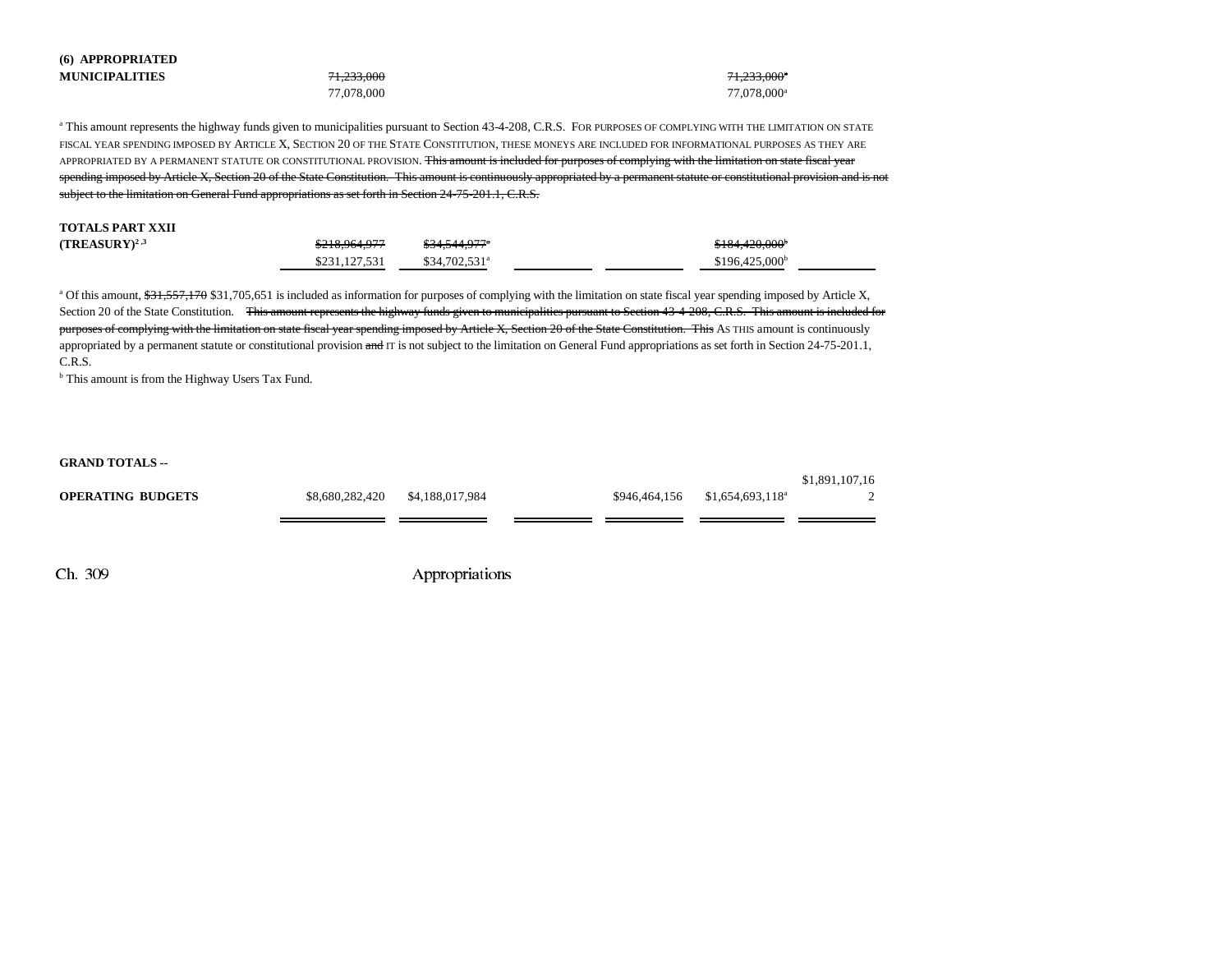|                 |       | APPROPRIATION FROM |                |              |               |              |  |  |
|-----------------|-------|--------------------|----------------|--------------|---------------|--------------|--|--|
|                 |       |                    | <b>GENERAL</b> |              | CASH          |              |  |  |
| ITEM &          |       | GENERAL            | <b>FUND</b>    | CASH         | <b>FUNDS</b>  | FEDERAL      |  |  |
| <b>SUBTOTAL</b> | TOTAL | <b>FUND</b>        | <b>EXEMPT</b>  | <b>FUNDS</b> | <b>EXEMPT</b> | <b>FUNDS</b> |  |  |
|                 |       |                    |                |              |               |              |  |  |

<sup>a</sup> Of these amounts, \$521,063,848 contains a (T) notation and \$63,231,618 is from the Highway Users Tax Fund subject to Section 43-4-201(3)(a),C.R.S.

**FOOTNOTES** -- The following statements are referenced to the numbered footnotes throughout section 2.

- 2 (Governor lined through this provision. See L. 96, p. 2447.)
- 3 All Departments, Totals -- The General Assembly requests that copies of all reports requested in other footnotes contained in this act be delivered to the Joint Budget Committee and the majority and minority leadership in each house of the General Assembly.
- 156 Department of the Treasury, Administration -- The Department is requested to submit a report to the Joint Budget Committee on the performance of the state's investments. The report should include comparisons to other relevant state portfolios, comparisons to relevant benchmarks, and a detailed discussion of the benchmarks. The report should be submitted with the Department's annual budget request to the Joint Budget Committee.
- 157 Department of the Treasury, Administration -- The Department is requested to submit a report on any outstanding loans and advances made to state agencies. The report should include the outstanding balance of each loan, the terms of the loan, the annual repayment schedule, the estimated repayment date, and estimated interest earnings. The report should be submitted to the Joint Budget Committee with the Department's annual budget request.
- 158 Department of the Treasury, Fire and Police Pension Association -- These appropriations represent estimates of state